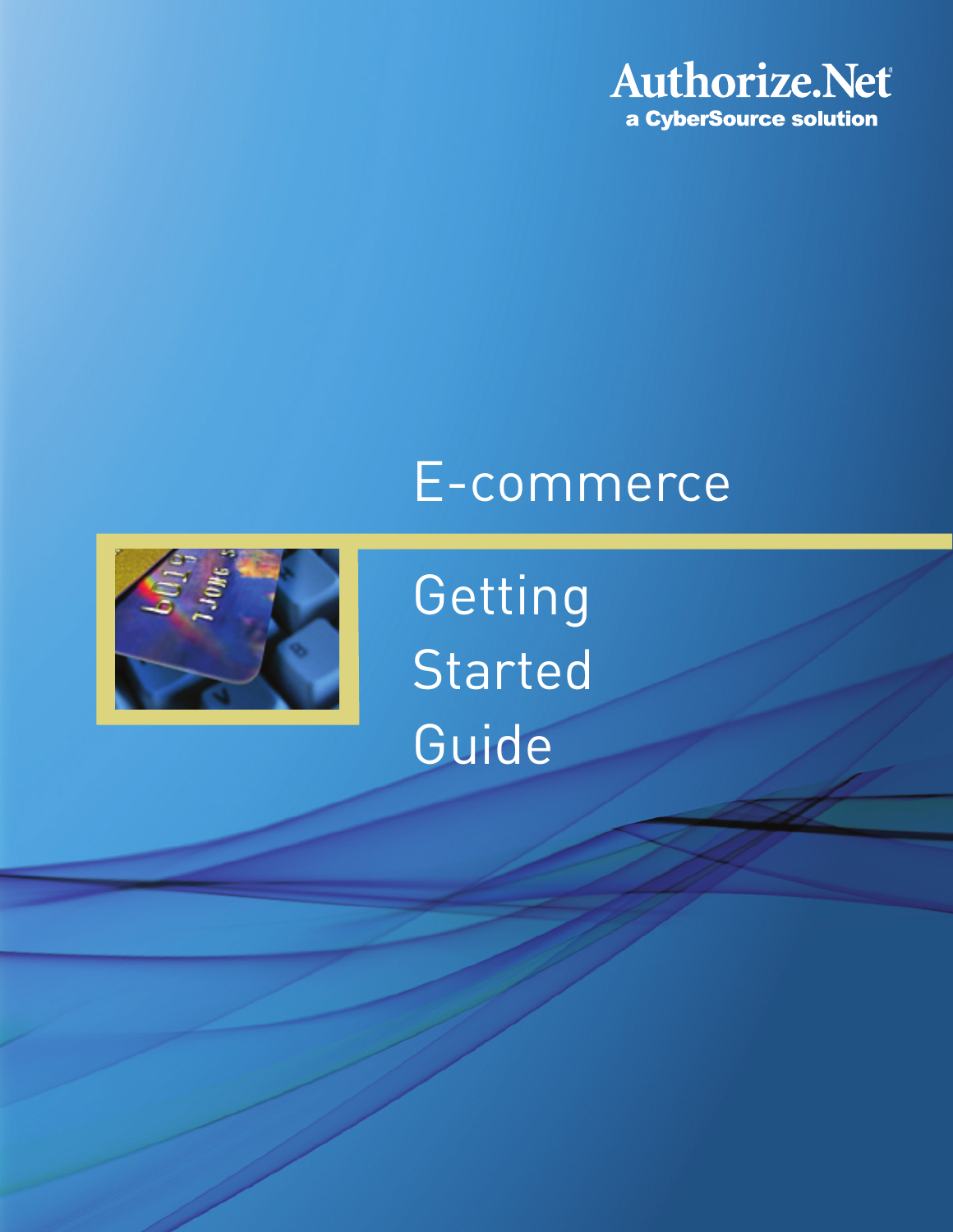

## **Contents**

Introduction

- 1. Register Your Domain
- 2. Build Your Site
- 3. Host Your Site
- 4. Accept Online Payments
- 5. Promote Your Business
- 6. Manage Your Business

Conclusion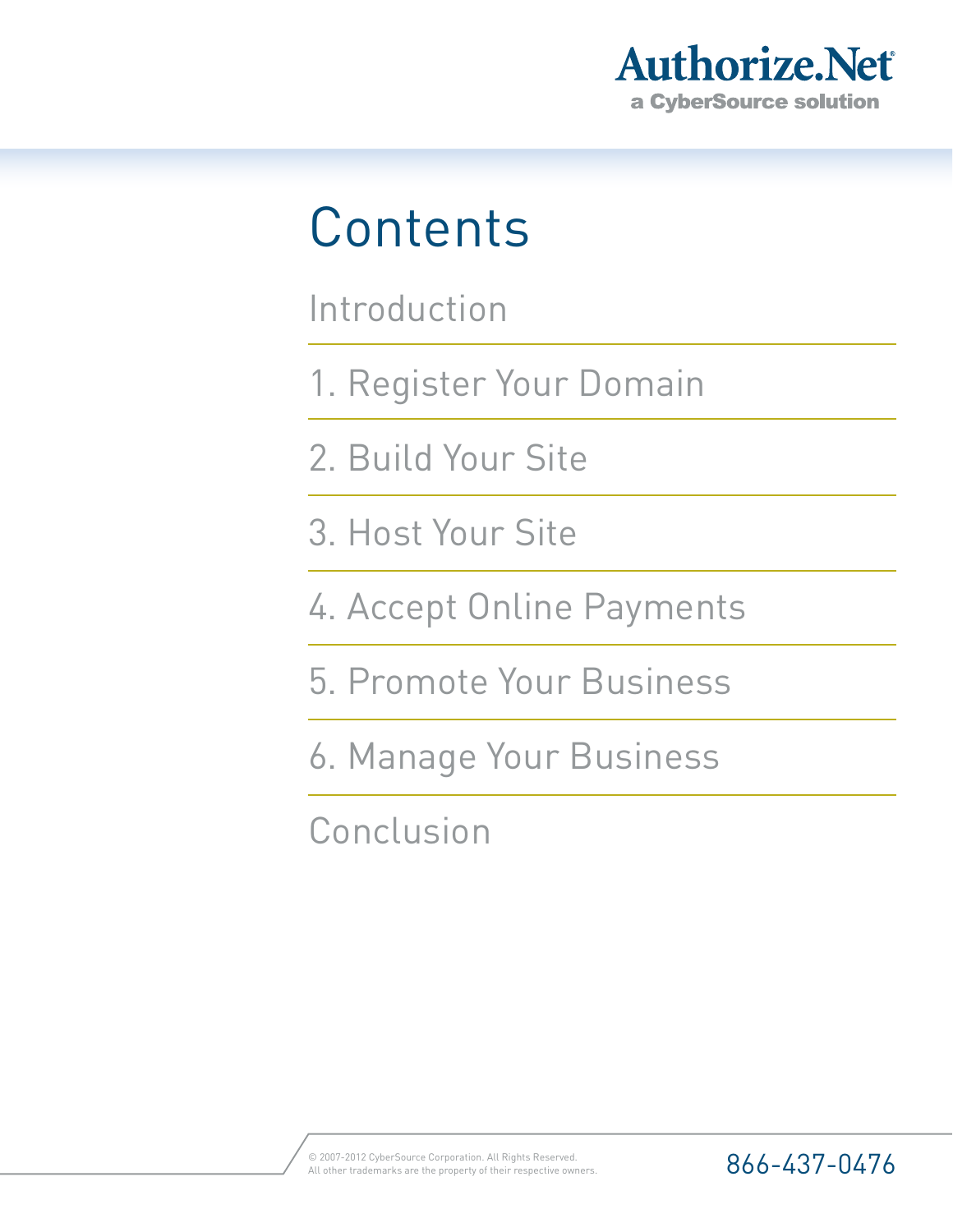

## Introduction

For small businesses, the best way to grow is to reach new customers. As such, the Internet presents you with a tremendous opportunity. Not only can it extend your sales reach to a world of new customers in a way that was once unimaginable, it can also be considered a great equalizer because it levels the playing field against larger competitors.

Unfortunately, many small business owners are hesitant to start selling on the Internet due to concerns about costs and technology. If you're facing these concerns, there's good news! The costs of starting a website are much less than you might think. Affordable technology solutions and experts are readily available to help you get online and increase your sales quickly.

Isn't it time you took your business online?

### Is Your Product a Good Fit for E-Commerce?

There are countless success stories that prove small business profits can skyrocket online. But first, you must determine whether selling products on the Internet is right for your business. To answer this question, consider your product line. Some products are easier to sell via a website than others. Here are a few guidelines for success:

- 1. Is your product easy to understand for your online customers? Remember, shoppers will not be able to touch or try on your product. To purchase, they need to be sure they know what they are getting. Providing detailed product descriptions and photographs can increase your sales significantly. A clear return policy, product guarantee, or positive ratings and reviews may also reduce the apprehension some buyers feel when considering a purchase.
- 2. Can you sell the product at an acceptable profit margin once you factor in the time and expense of packaging and delivery? If you sell low-ticket items, you may need to sell in bulk to increase profits. If you sell perishable items, you will need fast delivery and adequate packaging.
- 3. Do you sell a service or digital (not physical) product that can be delivered efficiently online or via e-mail? Many providers of services or information have made seamless transitions to the Internet, for example, converting magazines to digital editions.
- 4. Does your product appeal to customers outside your geographic area, or will selling online enhance your service to your existing customers? For example, if you're selling tickets to a local sporting event, someone several thousands of miles away probably isn't going to be interested. But, that doesn't mean your neighbors won't appreciate the added convenience.

Once you determine that you can sell your products online, we hope you'll follow the steps in this guide to get started. Authorize.Net maintains relationships with business partners throughout the getting started process. Please call us if you need a referral.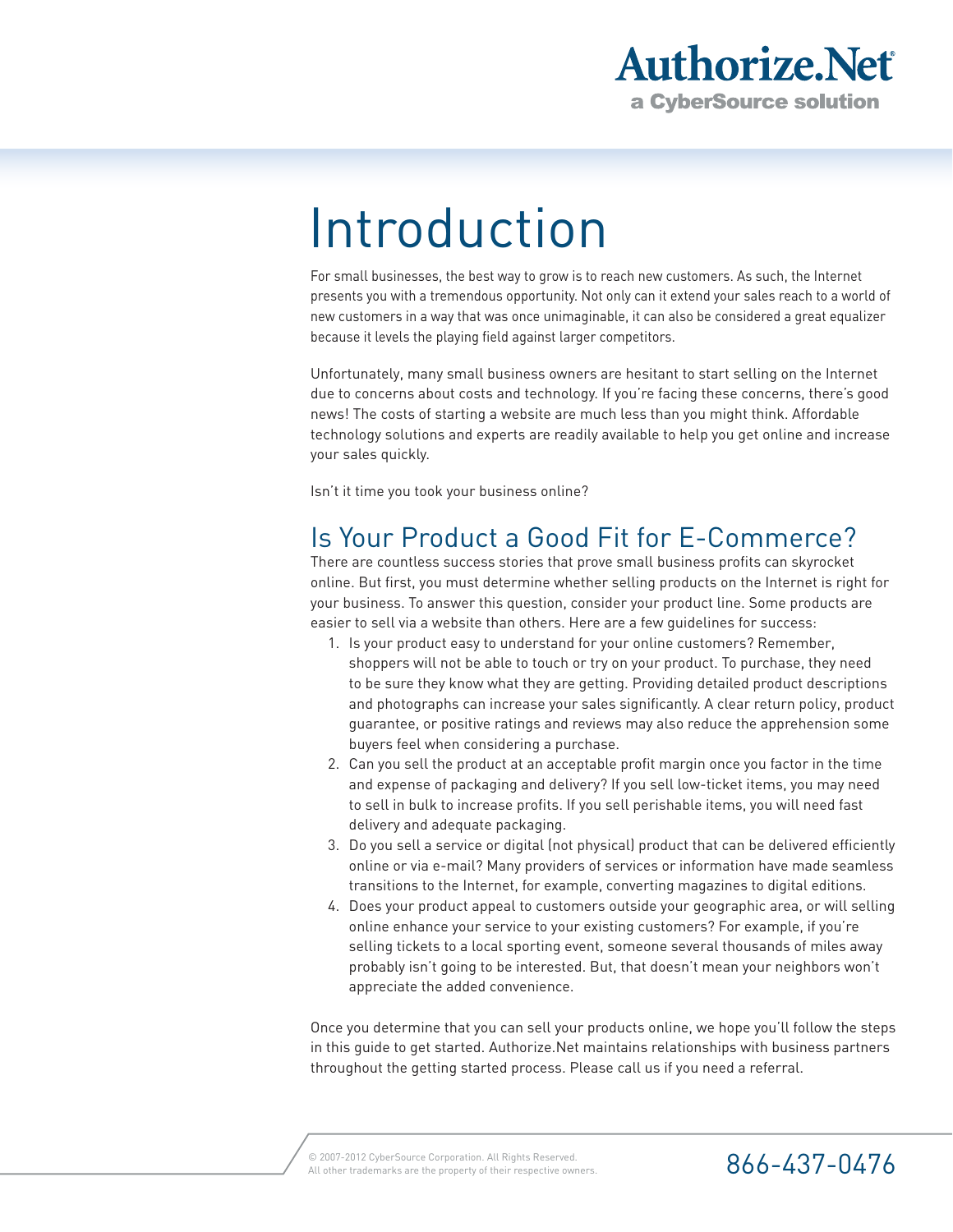

## 1 Register Your Domain



The first step you should take toward establishing your business online is to obtain a website address, also called a domain name or URL. If your obvious choice is not available, you may need to be creative in coming up with an alternative domain name. Be careful, however, to avoid confusion with similarly named companies.

Domain names comprise your unique name and a top-level domain (TLD), which are the three letters that follow the final period in any URL. The most common TLDs for domestic businesses are .com, .net, and .biz, while non-profit organizations typically use .org. In order to further protect the exclusivity of your website address, you may want to consider registering your unique name for each TLD.

Domain registration sites allow you to register your domain from one year to 10 years. While there are literally hundreds of domain registrars, some of the most popular include:

- + 1&1 (http://www.1and1.com)
- + ENOM (http://www.enom.com)
- + Go Daddy (http://www.godaddy.com)
- + Network Solutions (http://www.networksolutions.com)

Prices vary from about \$10 to \$30 per year, so do your research. More information on hosting services is coming up in section three, "Host Your Site."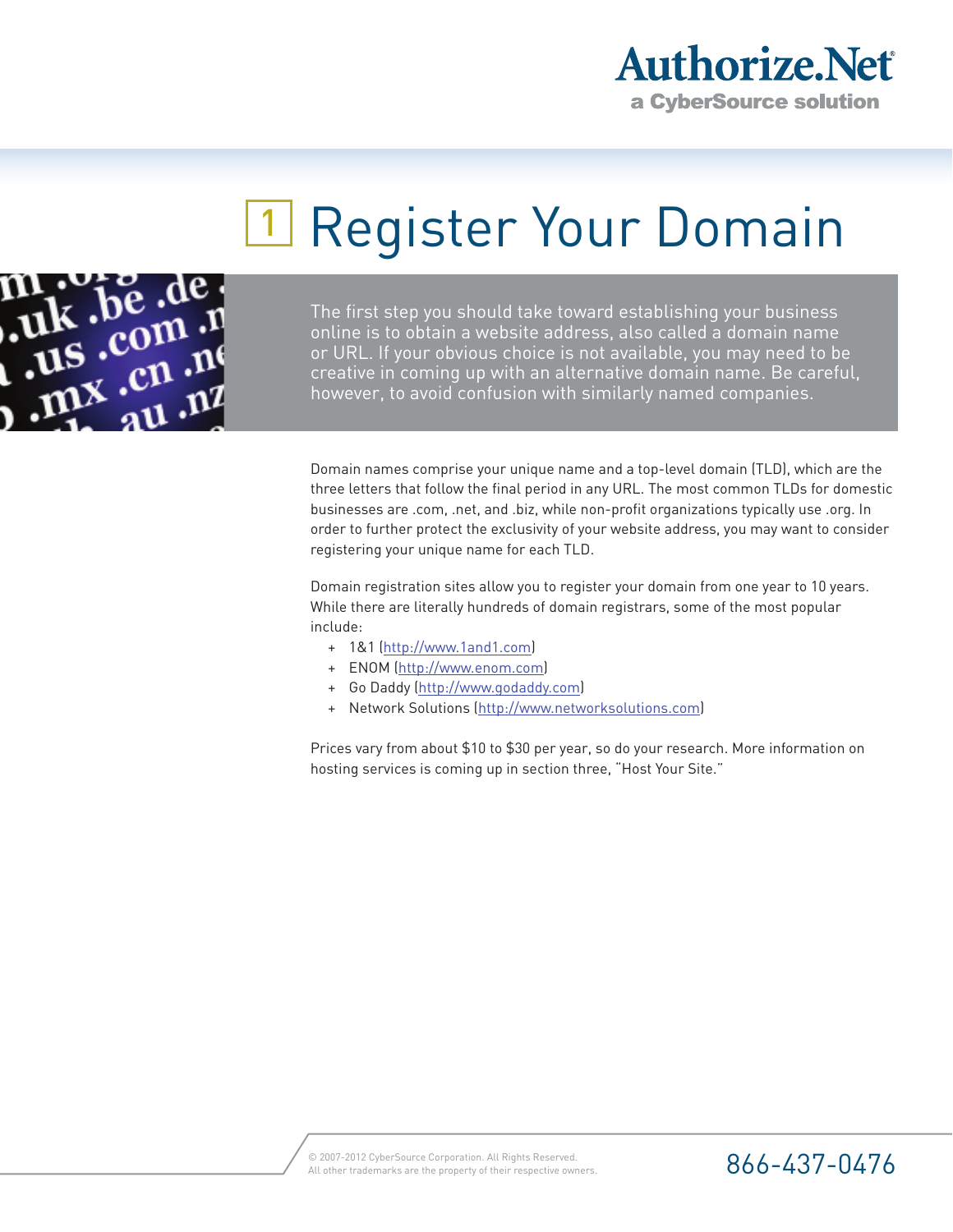

# 2 Build Your Site



Building your site can be the most difficult task associated with getting your business online. Fortunately, however, you have several options.

### Do It Yourself

Merchants with Web expertise and the necessary resources to design and develop a website can create their own e-commerce site from scratch using a variety of website development tools. While this is the most labor-intensive method, it also provides the most flexibility. Numerous software programs provide flexible and intuitive website templates. Recognized leaders include:

- + Adobe Dreamweaver (http://www.adobe.com/products/dreamweaver/)
- + Microsoft Expression (http://www.microsoft.com/expression)
- + Namo WebEditor 2006 suite (http://www.namo.com/products/webeditor.php)

Each of these programs may present certain advantages and disadvantages, depending on your business needs and level of Web development expertise. Numerous feature comparisons and reviews are available online to help you figure out which solution works best for you.

#### Purchase a Web Store Builder

Web store builders allow you to quickly create your own e-commerce website by customizing existing templates through an easy-to-use software or Web interface. Some Web store builder software includes a suite of solutions that may provide you with everything you need to get started as well as useful store management tools, including Web hosting, a shopping cart (automated checkout pages), credit card processing, inventory control, customer relationship management (CRM), site visitor analysis, email management, and more.

Web store builders typically charge a monthly fee, and possibly additional fees, for their range of services. Pricing can vary greatly. There are several Authorize.Net-certified, third-party solutions that enable you to build online stores and begin submitting transactions right away. You can find a package that will meet the needs of your business in our Certified Solution Directory http://www.authorize.net/cscdir/. Look for a shopping cart description that includes a Web store builder.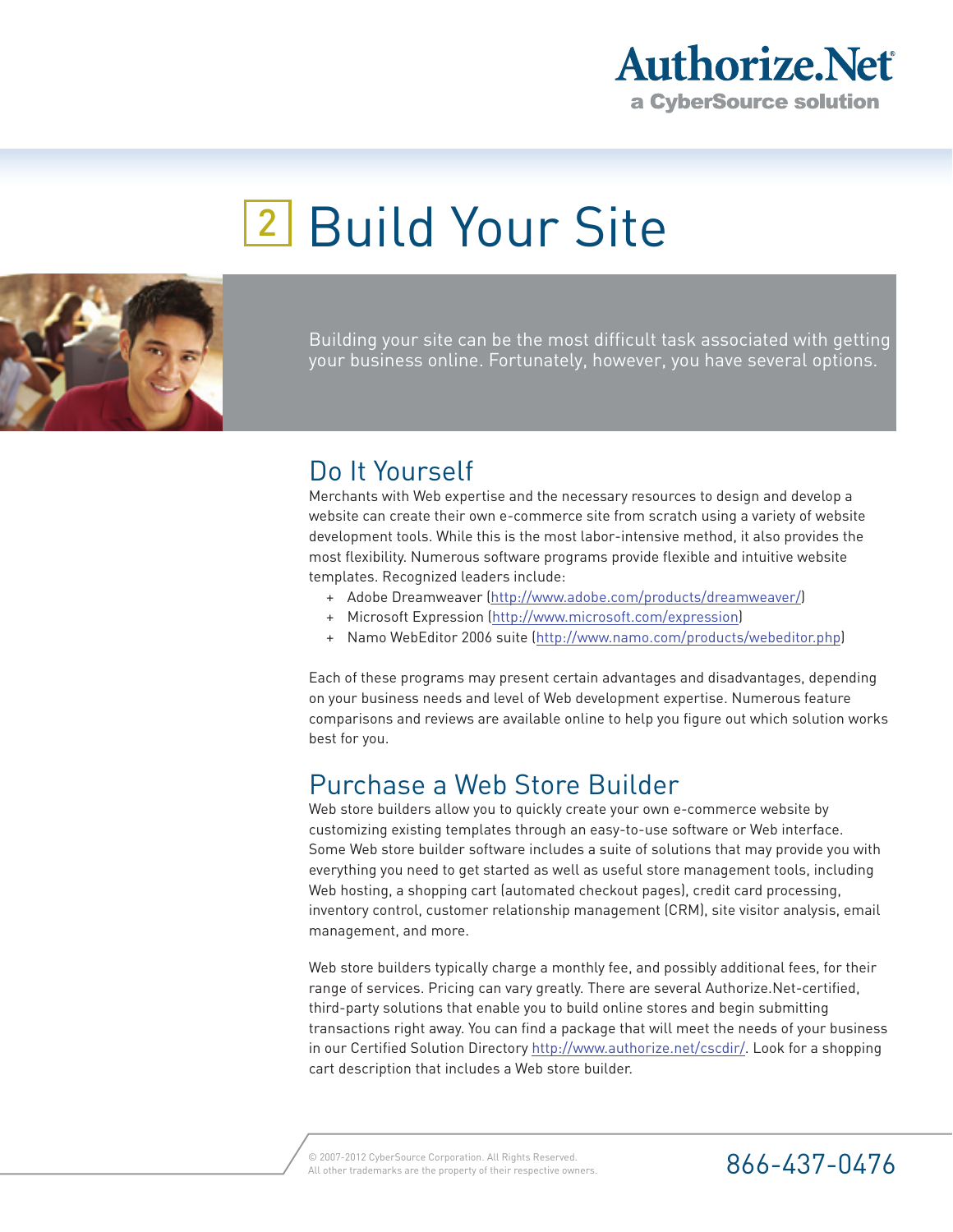

### Hire a Web Designer/Developer

If you prefer to rely on the expertise and convenience of a Web developer to create your online store, or to connect your website to accept payments, we highly recommend you choose an Authorize.Net Certified Developer. Certified Developers have met our rigorous standards, including providing development and integration samples. The Certified Developer Directory is located at http://www.authorize.net/cdd/.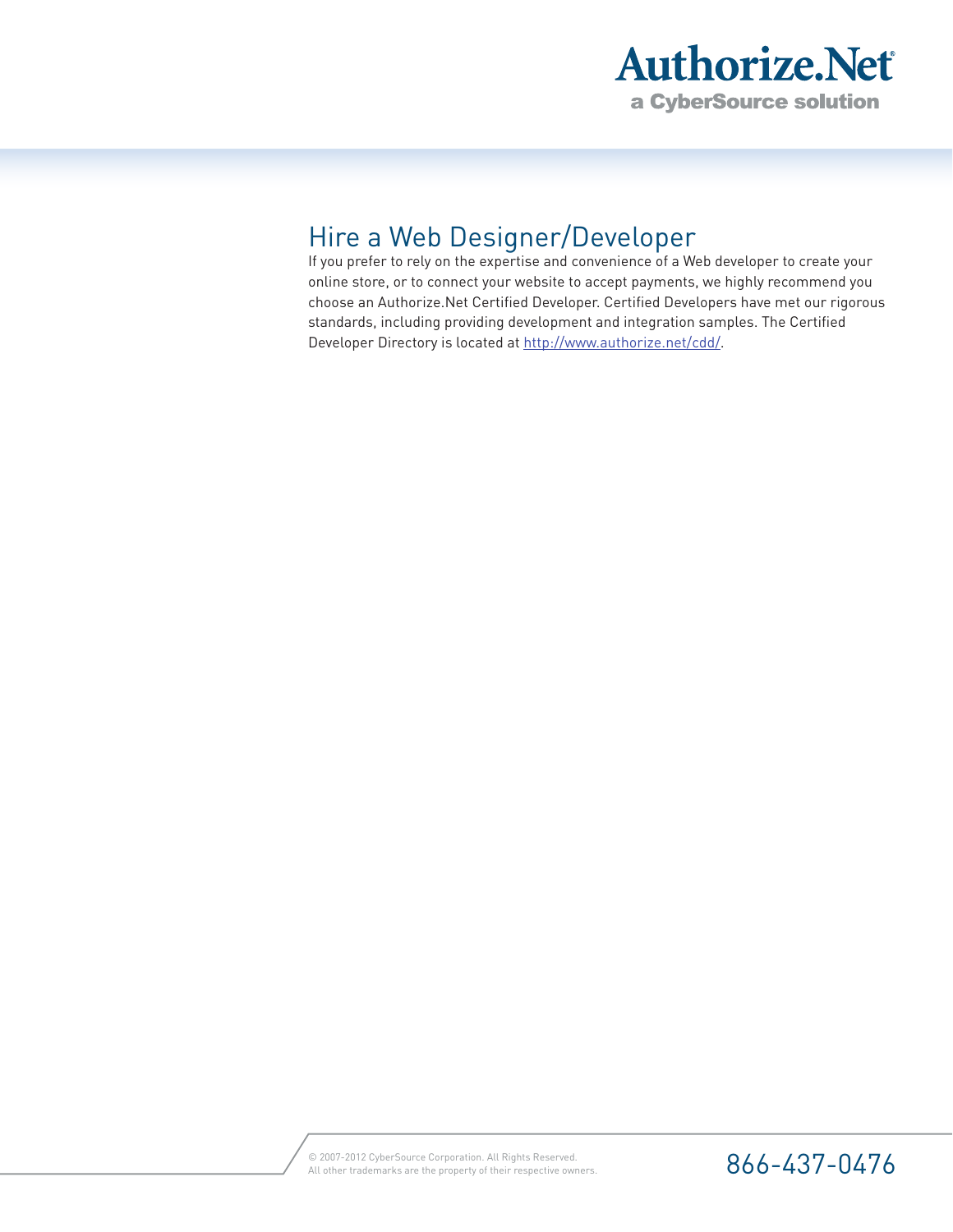

## **3 Host Your Site**



A Web hosting company enables you to make your website accessible via the Internet by providing space on a server as well as providing Internet connectivity, email management, and other services related to running your business.

There are several factors to consider when searching for a Web hosting provider. For the average small business owner, the most important capabilities a hosting service can provide are reliability and flexibility at a manageable cost. You want your website to be available on the Internet at all times, so your host must be reliable. When you want to make changes to your site, your host must be flexible. Additionally, your host should provide multiple ways to reach customer service during reasonable hours. Most hosting providers offer numerous service plans depending on the size of your site and the amount of traffic your site is likely to receive. Look for a plan that allows you to start small and grow as your business grows.

Expect to spend as little as \$10-\$30 a month on Web hosting or as much as several hundred dollars, depending on the size of your website, traffic you receive, and the service options you select. Additional options which you might consider include:

- + Extra email addresses
- + Site statistics for tracking visits to your site
- + Extra storage, preferably 50MB to 200MB
- + Shopping cart capabilities
- + Toll-free customer support

There are plenty of free Web hosting services, but beware, these sites typically deliver advertising, including banners and pop-ups, on your site over which you have no control.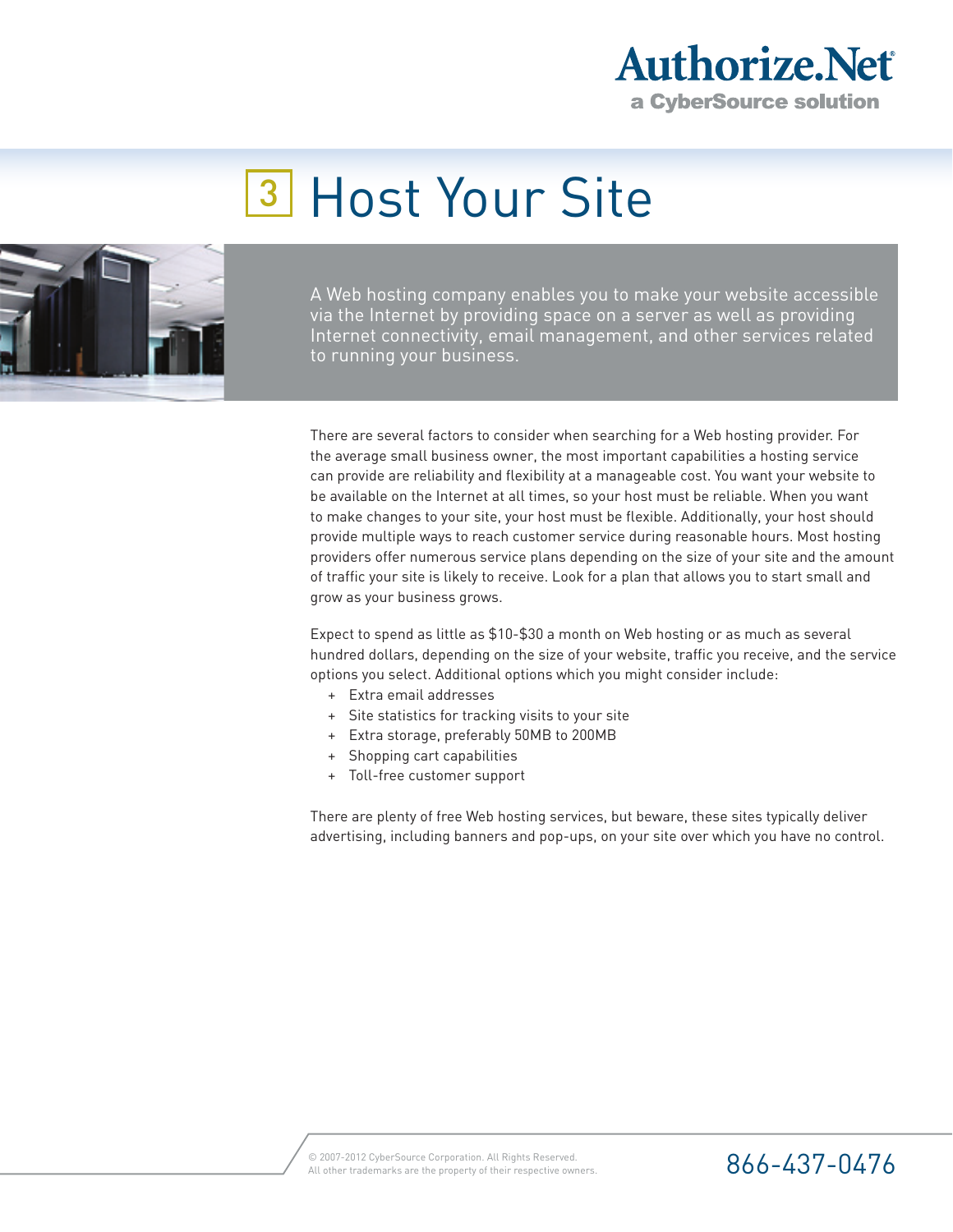

## <sup>4</sup> Accept Online Payments



Now that your site is ready to go, you'll need to give online shoppers the ability to purchase your products or services. To get this next step underway, you'll need both a merchant account and a payment gateway account.

#### Merchant Account

A merchant bank is a financial institution that provides business level accounts to merchants for collecting payments from consumer bank or credit card accounts. If you're already selling products from a retail location, you probably have a Card Present (CP) merchant account. However, to sell from your website, you'll also need a Card Not Present (CNP) merchant account. A CNP account is used by merchants that receive payments via the Internet or in situations when a payment is not physically presented to the merchant by the consumer at the time of the transaction (e.g. telephone orders).

In the payments industry, Independent Sales Organizations (ISOs), Merchant Services Providers (MSPs), and Value-Add Resellers (VARs) are most often the organizations that provide merchant accounts. The Authorize.Net Reseller Directory located at http://www.authorize.net/resellerdirectory lists numerous such companies. You can also contact your current banking partner to find out if they provide CNP merchant accounts.

#### Payment Gateway Account

Payment gateways like Authorize.Net provide the necessary infrastructure that enables merchants to accept credit card and electronic check payments from websites, mail order/telephone order (MOTO) call centers and even retail and mobile locations. In other words, an online payment gateway virtually replaces the traditional credit card swipe machine you find in the physical retail world. It captures your customers' payment data and securely communicates with the appropriate financial institution to process and deposit proceeds into your merchant account. The Authorize.Net Payment Gateway also provides tools and solutions that help you manually submit transactions, protect your business and your customers from fraud, secure online access to transaction records so you can track sales; and best of all customer support is free.

In addition to its core payment gateway service, Authorize.Net provides merchants with value-adding products. Our eCheck.Net® product allows you to accept and process electronic check payments directly from your website. Automated Recurring Billing™ automatically handles recurring billings, or "subscriptions," to save you time. And to prevent online fraud, our Advanced Fraud Detection Suite™ allows you to filter and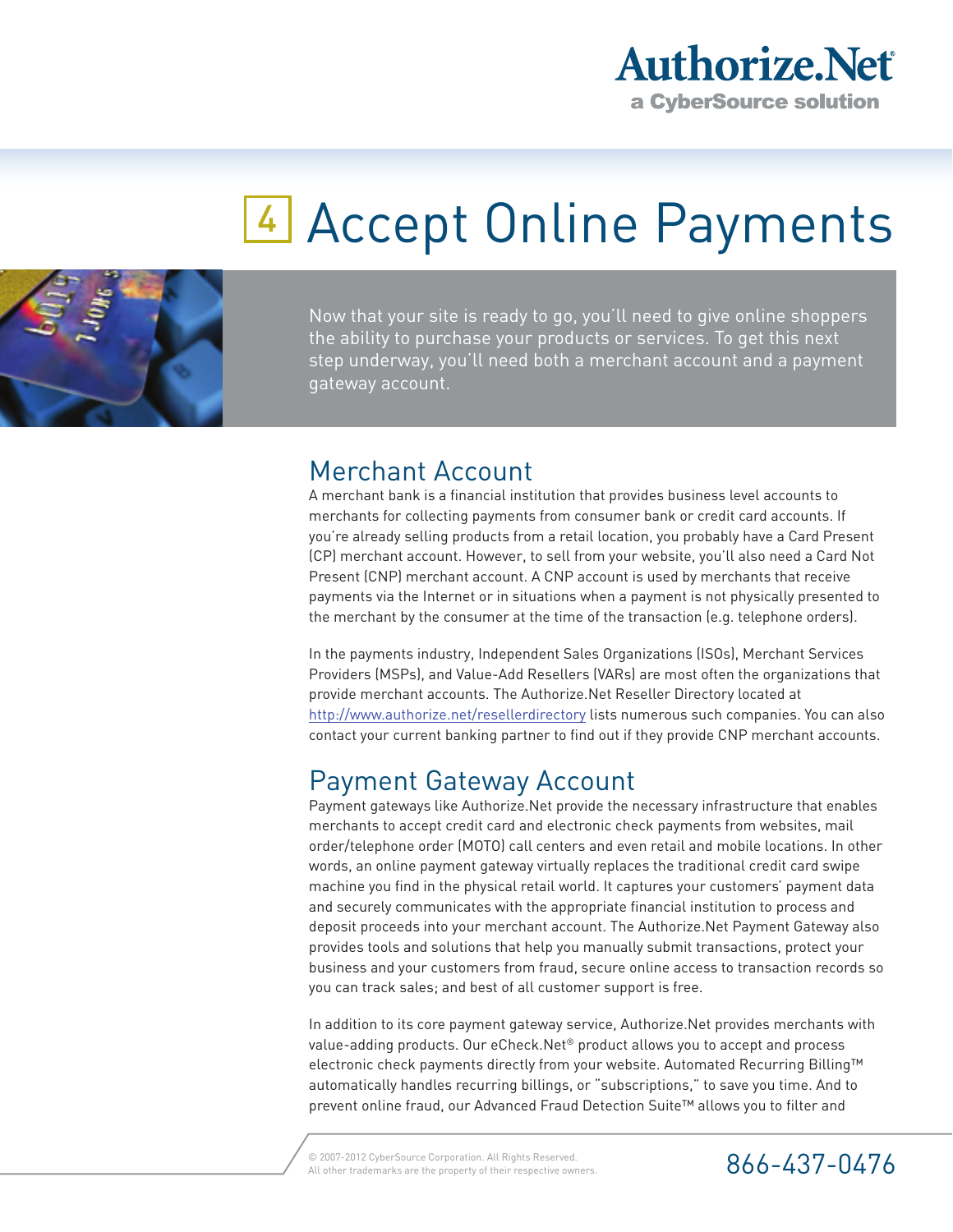

manually review suspicious transactions before shipping product and risking chargeback fees. Information on each of these products is available on the Authorize.Net website at http://www.authorize.net/solutions/merchantsolutions/onlinemerchantaccount/ or you can call us at 866-437-0476.

To accept transactions online, you or your Web developer will need to connect your website to the payment gateway. For more information, please see our Developer Center at http://developer.authorize.net.

### Credit Card Payment Flow

The credit card payment process consists of two phases: authorization (determining whether payment information is valid and funds are available on the customer's credit card) and settlement (the transfer of funds into the merchant's account).

#### Authorization

Steps 1-10 in the diagram represent the authorization phase. Authorize.Net routes the payment details to the credit card networks on behalf of the merchant, then returns the results—approved or declined.

#### Settlement/Funding

Steps 11-12 is the settlement phase, sometimes referred to as funding. The customer's credit card issuing bank sends the appropriate funds for the transaction to the merchant's bank. The bank then deposits the funds into the merchant's bank account, typically within two to four business days.

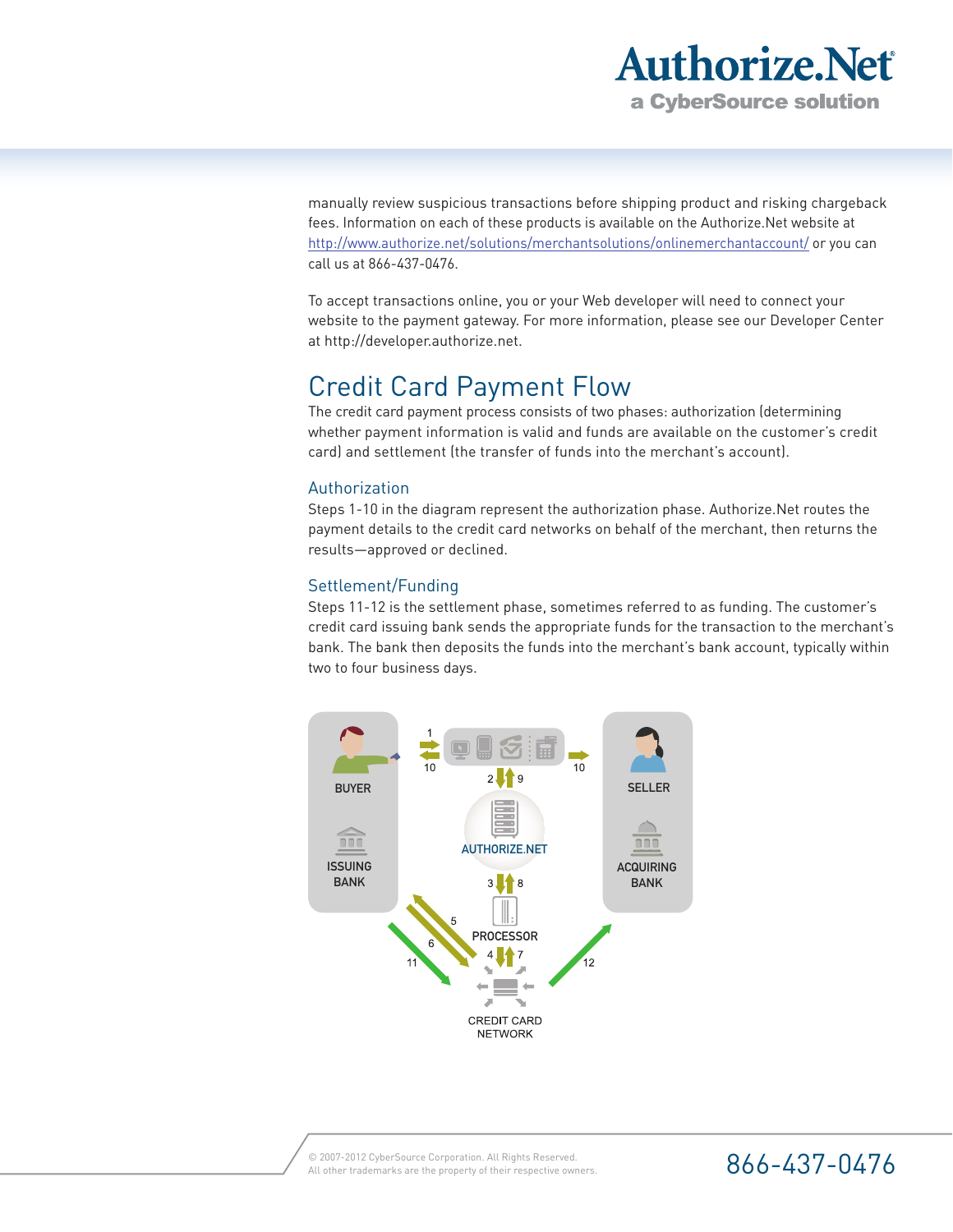

## <sup>5</sup> Promote Your Business



Once you've built your website, hosted it, and are accepting payments, it's time to promote your site and drive customers to your store. Since it is impossible to include all the ways to market a website effectively and successfully, here are a few cost-effective, online tactics.

### Search Engine Optimization

Search Engine Optimization (SEO) is a term used to describe the marketing technique of fine-tuning a website to improve its placement in the search results for Internet search engines such as Google and Yahoo. Getting your website at the top of search engine results greatly improves your chances of a shopper visiting your site. There are two factors that determine unpaid search engine results.

- + Traditionally, SEO refers to modifying the content and structure of a website's text and page layout to improve the relevancy of your Web pages' content to searched keywords. This is a free technique you can perform on your website. Once your pages are optimized, you submit your site for inclusion in search engine results.
- + "Link building" is a more complex SEO technique that attempts to increase ranking in search engine results by increasing the number of links to your website across the Internet, thus increasing the importance of your website as perceived by search engines. Many search engines view links to a website as "votes" for the importance of that website, and they display more important sites higher in their results. For this reason, it is essential to establish relevant, quality inbound links to your website from other websites. Link building can be free or paid, depending on the Internet directory or website that provides the link.

### Pay Per Click Advertising

Pay per click (PPC) advertising refers to advertising on Internet search engines. You pay a PPC service to have your ad appear when a chosen keyword or phrase is searched. Typically you are charged a fixed amount each time a shopper clicks your ad. The price of a PPC ad is usually determined by the competitiveness of the keywords you choose and importance of the search engine on which it appears. The ads normally appear under a heading such as "Sponsored Links." Authorize.Net has partnered with several PPC providers to help you promote your website. Please see our list below.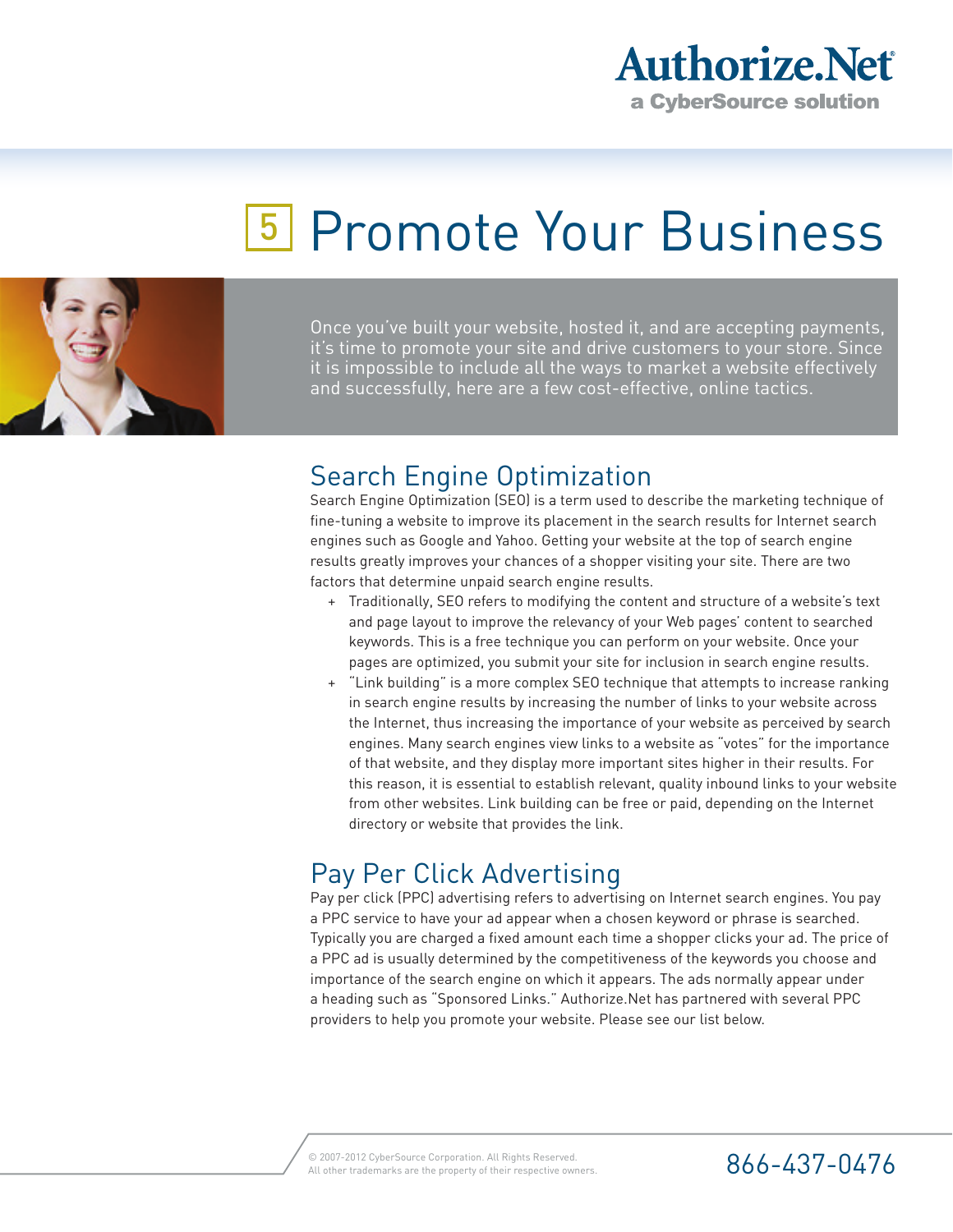

In addition to the tips above, we recommend that you check out the Authorize.Net Merchant Toolbox at http://www.authorize.net/toolbox, which is dedicated to highlighting affordable third-party solutions that can assist you in running and marketing your business. Marketing solutions included in the Merchant Toolbox include:

#### Web.com

Web.com knows how important your website investment is – that's why they've created a comprehensive small business Internet marketing program to help you get ahead of the competition. The Web.com search engine and Internet directory listing service, Visibility Online™, can help you take advantage of cutting-edge promotional services without having to do the leg work. Web.com finds the right mix of services to help you attract the right online customers. Additional information can be found at http://www.authorize.net/websitepros.

### Email Marketing

#### MailChimp

Looking for an easy way to stay in touch with your customers and generate repeat business? MailChimp, the award-winning service used by thousands of companies from all over the world, makes it quick and easy to send HTML email newsletters, holiday promotions, and special announcements to your customers. Additional information can be found at http://www.authorize.net/mailchimp.

### Social Media

Reaching customers directly through social media websites such as Twitter, Facebook, LinkedIn and others can be a cost-effective strategy for small merchants on a budget. Sites such as these allow product announcements, promotions and even conversations with customers to take place without requiring a Web development team or large staff.

#### "Offline" Marketing

For offline marketing, make sure you include your Web address in all of your printed material: advertisements, business cards, stationery, yellow pages ad, and anywhere else your business is mentioned. If you have your customers' email addresses, send them an announcement when your website goes live so they know they can now shop at your online store.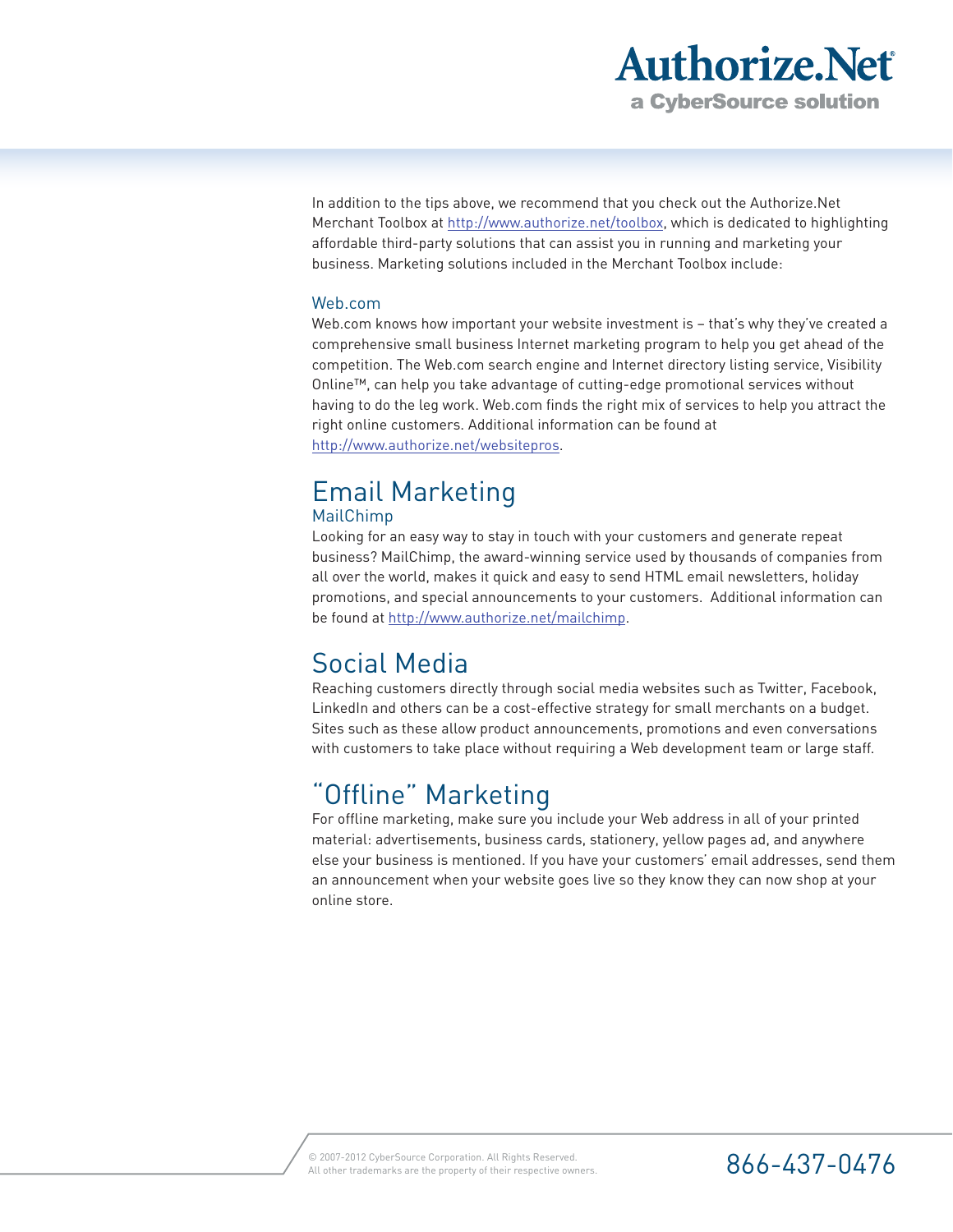

## **6 Manage Your Business**



To help your online business grow, you need to effectively manage transaction security, financial accounting, and product shipping, while proactively guarding your business against online fraud. The Merchant Toolbox features our own products and third party solutions that can provide you with important and effective business services.

### Security Services

#### Advanced Fraud Detection Suite™ (AFDS)

Authorize.Net's Advanced Fraud Detection Suite allows you to identify, manage and prevent suspicious and potentially costly fraudulent transactions using customizable, rules-based filters and tools. Additional information on AFDS can be found at http://www.authorize.net/afds.

#### Comodo SSL Certificates

Connecting your website to the Authorize.Net Payment Gateway requires technology called a Secure Sockets Layer (SSL) certificate. Comodo is a leading provider of SSL certificates and offers them to Authorize.Net merchants at a significant discount. Additional information can be found at http://www.authorize.net/comodo.

## Accounting

#### **FreshBooks**

FreshBooks is a fast and simple invoicing and time tracking service that helps you manage your business by tracking time, invoicing clients, generating reports and accepting payments through your Authorize.Net account. Additional information can be found at http://www.authorize.net/freshbooks.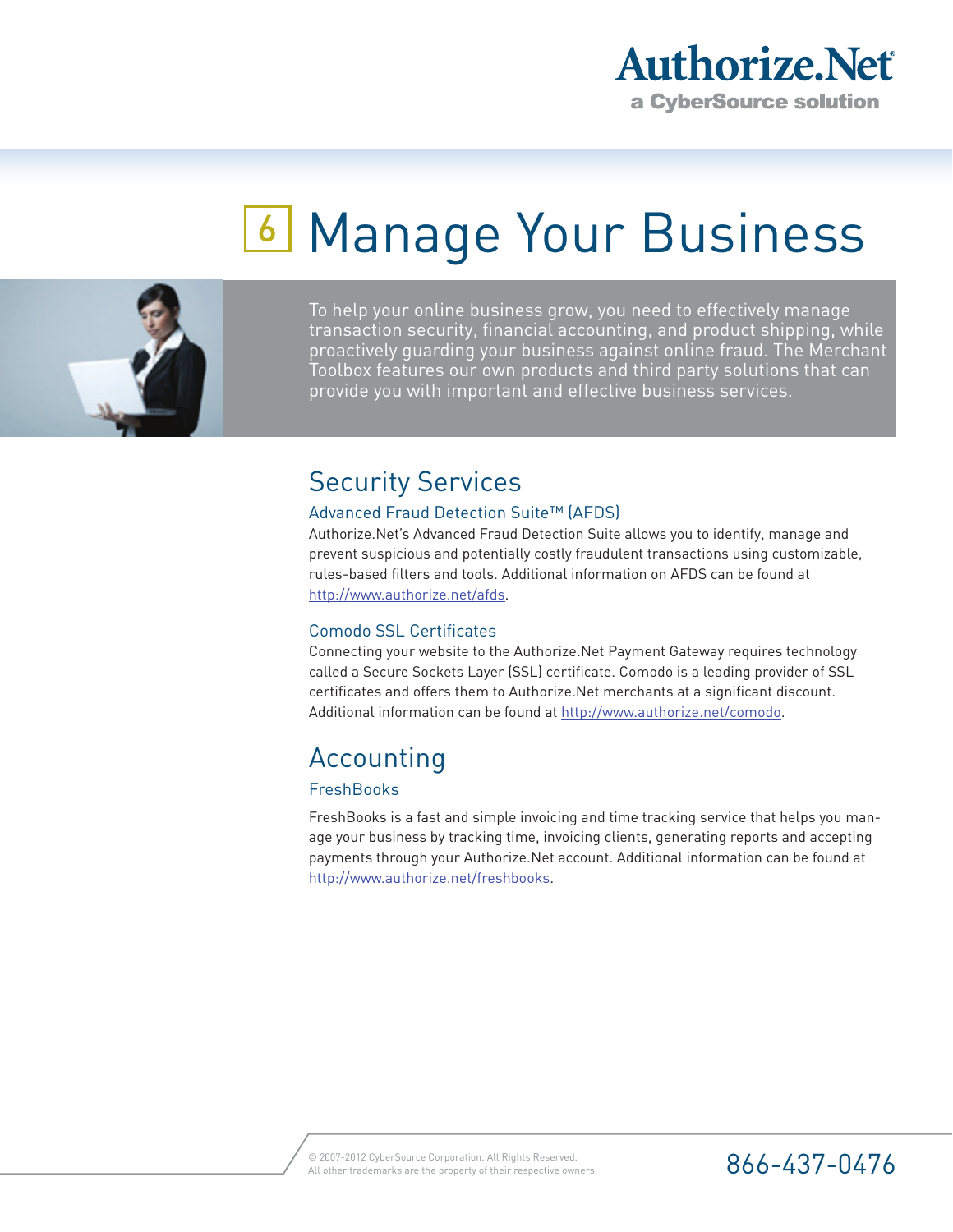

### Business Productivity

#### Automated Recurring Billing™ (ARB)

If your business rebills your customers on a regular (or even semi-regular) basis, Authorize.Net's ARB can save you time and increase your productivity by allowing you to set up subscriptions according to the billing interval and duration you set. Additional information can be found at http://www.authorize.net/arb.

#### Customer Information Manager (CIM)

Store sensitive payment data on our secure servers, potentially simplifying your compliance with the Payment Card Industry Data Security Standard (PCI DSS). A Webbased interface allows you to search, manage, and view customer profiles, including transaction histories. You can also submit transactions manually using stored profiles. The CIM API simplifies website payments for repeat customers by reducing steps in the checkout process and automating recurring transactions with different amounts or billing dates. Additional information can be found at http://www.authorize.net/cim.